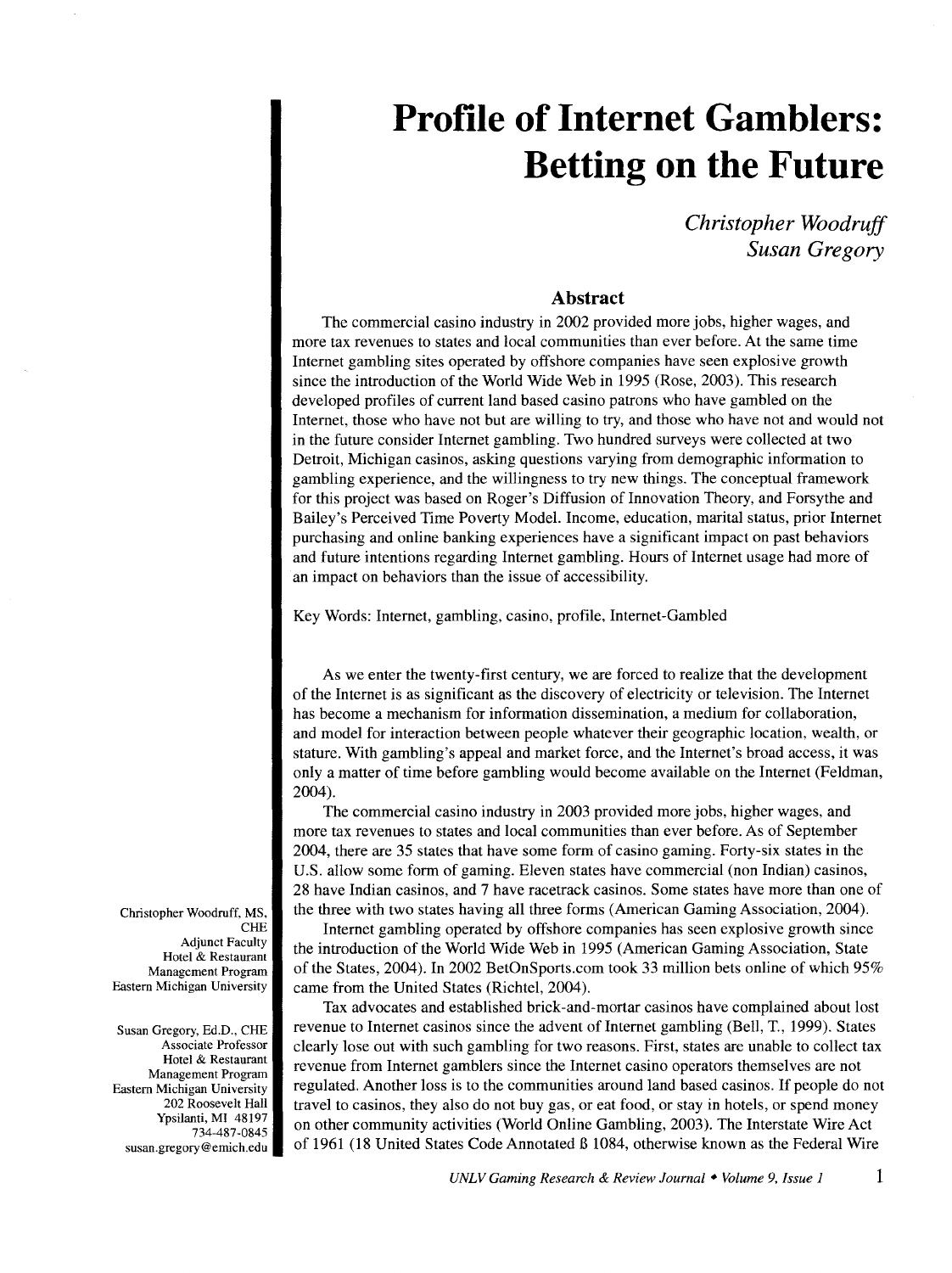Act) which banned interstate sports betting over the telephone is the argument for considering Internet gambling to be illegal. In 2001 three states had laws specifically banning Internet gambling (Clarke & Dempsey, 2001) and by the end of 2004 there were four additional states that had enacted Internet gambling restrictions (Gambling Law US, 2004).

# **Review of Literature**

The history of gambling in North America suggests that the United States has a long practice of allowing some sort of legal gaming and a degree of tolerance for illegal gambling. Also suggested is that social tolerance of legal gambling can change rapidly (Rose, 2003).

The growth of gambling has been remarkable; in the last 30 years gambling has transformed itself from sinful to well accepted (Dunstan, 1997). Regardless of viewpoint, there is little doubt that gambling is very popular in the United States. By 1994 every state except Utah and Hawaii had some form of legal gambling and casino gambling is legal in all but 4 states; Utah, Hawaii, Tennessee and Vermont (American Casinos and Gambling in United States, 2004).

#### *Gambling* - *Good for Communities or Bad for Societies?*

The level of support for the casino industry remains high. A recent survey revealed that 83% of Americans view casino gaming as an acceptable form of entertainment (American Gaming Association, 2004). The survey also found that 90% of Americans believe gambling is a question of personal freedom (American Gaming Association, 2004). Finally, nearly 75 % of respondents think casinos "can be an important part of a community's entertainment and tourism options" (American Gaming Association, 2004). Though for more than a century, Americans have believed that the social ills fostered by gambling outweigh its recreational value. As a result, gambling has been extensively regulated in order to restrict access to and control the operation of legalized gambling facilities. These restrictions have not diminished gambling's popularity (Keller, 1999). Moreover, significant technological developments, notably the Internet, threaten to circumvent the current regulatory approach in ways unimaginable just a few years ago. The action at virtual casinos is nonstop and accessible to anyone with Internet access. Keller concluded that the government's interest in regulating Internet gambling is at least as strong as, if not stronger than, its interest in traditional gambling. He concluded by saying that there is nothing unique about Internet gambling that should lead the federal government to abandon its traditional protective role in this area, and that there is no reason why existing gambling laws cannot be applied online as successfully as other laws have been (1999).

#### *Gaming in Michigan*

The expansion of gaming in Michigan has paralleled national social trends in gaming acceptance and is the geographical focus of this research. There was an explosion of gaming activity on Indian reservations in the 1980s. By the end of 1996, 17 Indian casinos run by seven different Indian tribes were operating in Michigan (Michigan Gaming Control Board, 2001). In 1996 voters decided to permit three privately owned casinos within the Detroit city limits. Detroit is the fifth largest gaming market in the United States, with revenues of 1.1 billion dollars in 2002 (American Gaming Association, 2003).

#### *Internet Gambling Phenomenon*

If a person likes gambling but does not live near a casino, each time he felt like rolling the dice, playing the slots, or competing in blackjack, a person had to travel, which takes time and money. The Internet is changing all of this. Now with a simple mouse click, he can enter casinos with no costly travel arrangements (Carter, 2002).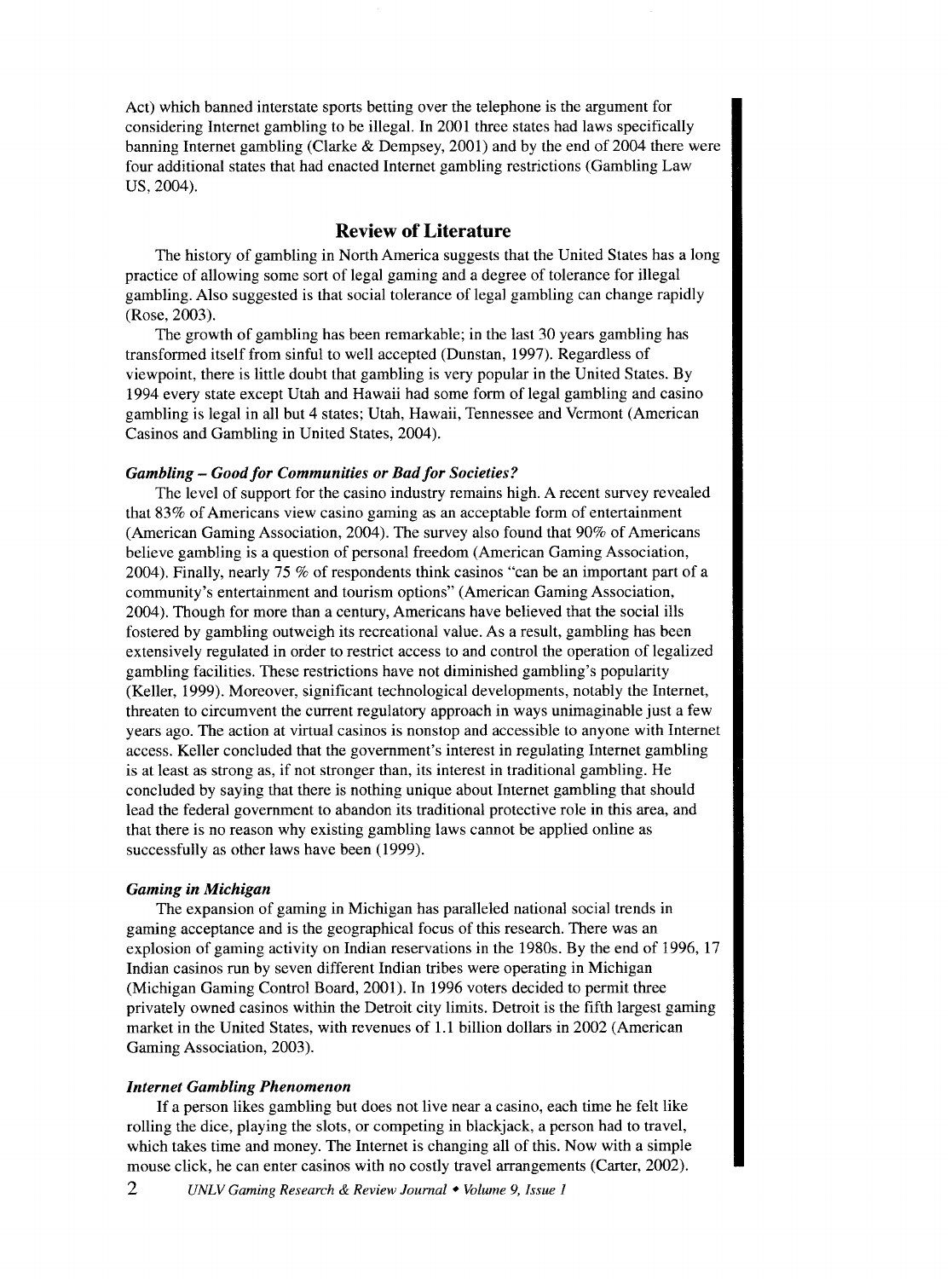Real online gaming is when the betting, playing, and collecting of money is done entirely through the Internet (Carter, 2002). An Internet or online casino is an Internet site where you can play casino type games such as blackjack, or a slot machine, for real money. While some sites will let you play for free, the reason most play is to win money

**The increasing number of people who use the Internet and the growing consumer confidence in conducting online financial transactions has led to a greater number of people who are willing to engage in Internet gambling.** 

(Carter, 2002). Your wins and losses are real, and the host Internet casino will charge your credit card or take money out of your bank account to pay for your losses. If you win, the casino will put your winnings into your bank account.

All Internet casinos are located outside the United States though nearly half of all online bets are placed by people in the United States ( Richtel, 2004). Having said this, most of the companies that run casinos offshore are actually operated from the United States with the computer servers located offshore (Carter, 2002). Indeed many of the companies are listed on the NASDAQ stock exchange. The reason these small countries allow online gambling is that it can help boost their economy. Companies pay up to \$100,000 to secure a gaming license, as well as paying ongoing taxes (Carter, 2002). Great Britain and Costa Rica allow Internet gambling (Richtel, 2004).

The methods for transferring money between player and host are the main legal issues being discussed today by government agencies. The increasing number of people who use the Internet and the growing consumer confidence in conducting online financial transactions has led to a greater number of people who are willing to engage in Internet gambling (National Gambling Impact Study Commission, 2001). Online wagering promises to revolutionize the way Americans gamble because it opens up the possibility of immediate, individual, 24-hour access to gambling in every home (National Gambling Impact Study Commission, 2001).

#### *Laws Concerning Internet Gambling*

With the appeal and marketing power of gambling, and with the easy access to the Internet, it was only a matter of time before gambling on the Internet became big business. A Georgia State University law article concluded that with the conception and development of Internet gambling four questions must be addressed by policy makers. First, if Internet gambling is desirable, how should it be developed? If not, how should it be controlled? Second, which level of government is best suited to regulate or control Internet gambling? Third, in cyberspace how can governments generate revenue from gambling activities? And finally, what kinds of social costs are involved in Internet gambling (Feldman, 2004)?

Internet gambling presents substantial new challenges to governments and regulatory agencies. Existing approaches to gaming are limited by the nature of Internet technology and the international nature of the activity. A recent feasibility study concluded that prohibition of Internet gambling is an ineffectual alternative and that licensing of gambling service providers is the appropriate approach (Clarke and Dempsey, 2001). Tom W. Bell, a professor at the Chapman School of Law, stated in 1999 that any attempt to ban Internet gambling is really doomed to futility. He noted that Internet gambling can not effectively be stopped, and gambling is very popular in the United States. For these two reasons, he believes Internet gambling will be legalized (Bell, 1999). In March 2004, the World Trade Organization ruled that the United States was in violation of its free trade obligations by prohibiting Internet gambling (Richtel, 2004).

Old-fashioned casinos and new wave Internet casinos both have the power to make people rich. Despite this similarity, the two businesses have not been able to link their wealth-making promise for the benefit of each other. Legal hurdles have prevented such cooperation. While there are some legislative moves to open up at least part of the online gambling industry, the potential changes are minimal. Some proposals even want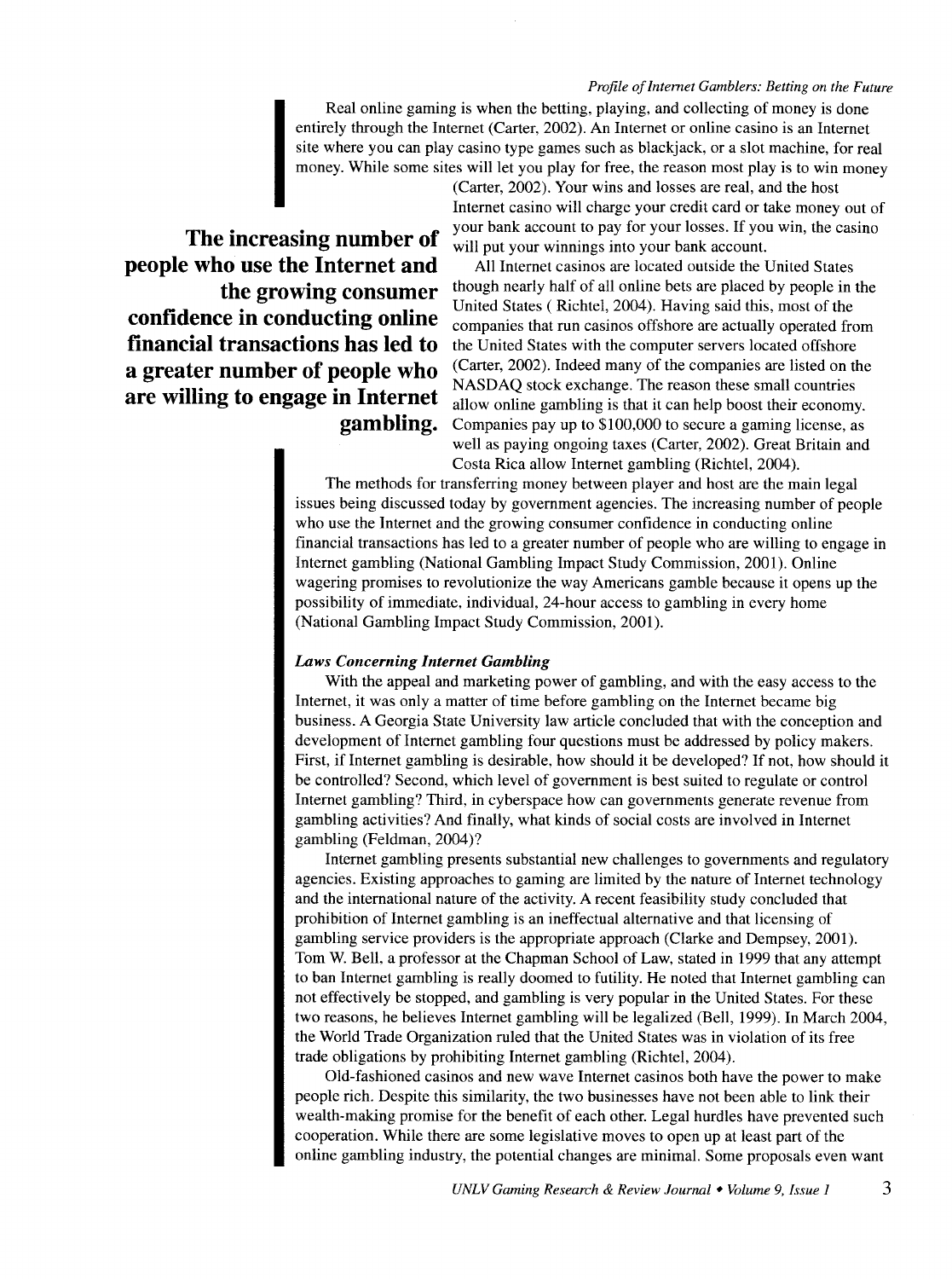regulations on Internet gambling, and even the most deregulatory proposals offer far less government oversight than what exists outside the United States (Etzel, 2000). While only three states have laws specifically banning Internet gambling, it is considered illegal elsewhere based on a 1961 law banning interstate sports betting over the telephone (Clarke & Dempsey, 2001).

The collection of online gambling debts is also considered unenforceable in most states. This is causing concern for the major credit card issuers. For example, an individual places bets at online casinos and charges a huge amount on his credit card(s). Then with high losses, the individual files a lawsuit against the credit card company to remove the debt from his account. Based on an old law (Federal Wire Act of 1961) that makes gambling debts legally uncollectible in all 50 states, the individual has the debt wiped out. Currently Yahoo and Google Internet search engines do not allow advertisements for online casinos (Richtel, 2004)

According to information from the report of the National Gambling Impact Study Commission (NGISC) in May 1998, there were approximately 90 online casinos, and a year later there were more than 250 online casinos. Net gambling should grow from \$1.5 billion in 2000 to \$6 billion worldwide by 2003 - a fraction of the \$350 billion world gambling total. Online gambling is already clicking actively overseas in places such as Europe, Asia. and Australia (Marcial, 2001).

As the number of Internet casinos continues to rise, an Idea Brief from the New Century Foundation has suggested several alternatives for putting a complete Internet gaming ban into effect. One would be to update and strengthen existing wire communication laws. Another is to enact new laws that would require Internet service providers to shut down any gambling sites hosted on their networks. Finally the study suggests laws to prohibit the use of electronic payment methods in Internet gambling transactions or to make Internet gaming debts legally unenforceable, creating a financial incentive for credit card issuers to avoid such transactions (Enforcing a Ban on Internet Gambling, 2000).

Internet gambling may still be small compared with the revenues of U.S. land based casinos which is 50 times bigger, but technology is gradually helping to globalize one of the world's most idiosyncratic and local industries ("Business: Betting Against the House, 1999).

#### *Profiles of the Internet Gambler*

The data on Internet gamblers is only emerging (American Gaming Association, 2004). Internet gamblers are less educated than the Internet population as a whole, and women outnumber men among the patrons. Web users earning less than \$25,000 a year represent 11% of the online population. However, they also represent 13% of all visitors to gambling sites, which is high for such a minority

population. In addition, users between 25 and 54 years of age are most likely to visit gambling sites. Statistics indicate that teenage Internet gambling is the fastest growing addiction. It was also found that younger people tend to take more risks and have higher rates of gambling because, in part, they use computers more (American Gaming Association, 2004).

The median age of Internet gamblers is 31.7 years. Internet gamblers in the United States tend to be younger than the average worldwide audience of Internet gamblers (DataMonitor, 2002). Around five percent, or 4.5 million, have gambled online and one million do so every day (American Gaming Association, 2004). Internet gamblers are very technologically aware, which will increasingly open up opportunities for gambling services to be delivered on alternative platforms. Internet gamblers come from the middle of the income range and are evenly distributed between the sexes (DataMonitor, 2002).

Most people see Internet gambling as a leisure activity. However, for some it can become a trap. All of an individual's resources and interests become focused on the next

# **Statistics indicate that teenage Internet gambling is the fastest growing addiction.**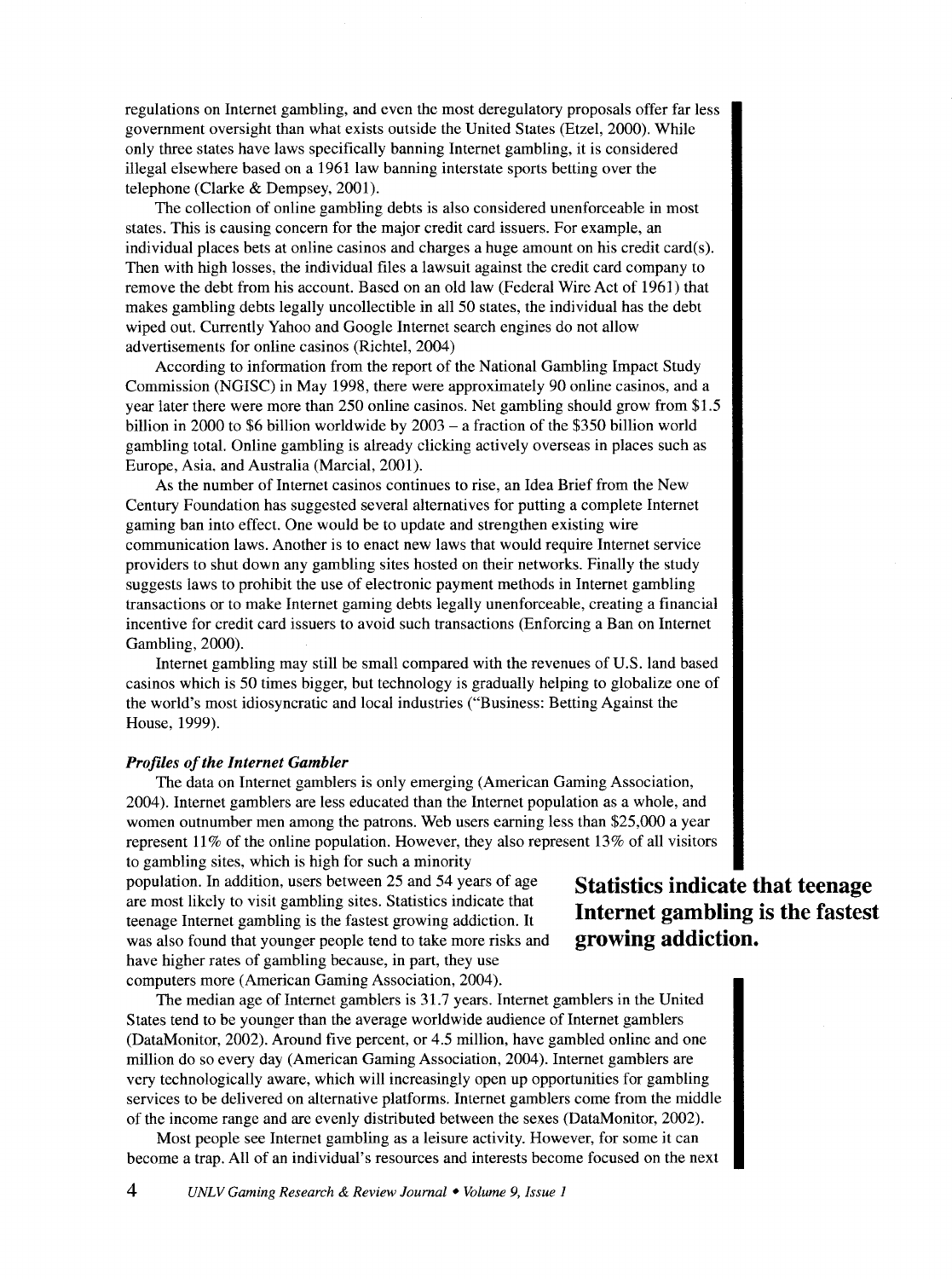chance to Internet gamble (Kossman, 2002). Studies have indicated that approximately five percent of the population experience current problems with gambling. Nearly 40% of those who make more than \$50,000 a year have gambled on the Internet (American Gaming Association, 2004). A survey by the American Psychological Association (APA) says of the 8.1 % of the survey participants who had Internet-gambled, 74% were either problematic or pathological gamblers. Nearly half of all Internet gamblers play weekly (Ladd, 2002).

The APA study warns that with the explosive growth of the Internet, people who use the Internet to gamble may have more serious gambling problems than those who go to casinos or play lotteries. The study found those who Internet gamble experience the most significant levels of gambling behaviors, known as level 2 (problematic), and level 3 (pathological) (Ladd, 2002).

Internet gambling contributes to loss of work productivity, extended amounts of

**Internet gambling is above all else convenient. It means no trips to casinos, there is no need to get dressed, or tell a spouse, or face public shame from losing. But it also means they can win or lose a lot, quickly.** 

time spent online, and the potential for extensive financial losses (Custer, 2002). It does not matter that the activity is unregulated or illegal. To players, Internet gambling is above all else convenient. It means no trips to casinos, there is no need to get dressed, or tell a spouse, or face public shame from losing. But it also means they can win or lose a lot, quickly ("Business: Betting Against the House 1999).

As the online gambling business booms, a growing number of politicians and law enforcers are doing everything in their power to shut it down. Worry over unregulated offshore internet casinos that may "rip off' bettors, prey on compulsive gamblers, or lure minors into the betting world are the main causes of concern (Pascual, 2000). Nearly 10% of Internet gambling sites are not

licensed and are not regulated by anyone (Carter, 2002). They can do as they wish with the players, without responsibility to the player or any government. These are bad situations for both the player and the honest site operators that can take away gambling pleasure from the Internet players (Carter, 2002).

#### *Future of Internet Gaming*

A very recent development to the legality of Internet gambling was addressed by the World Trade Organization (WTO). The WTO has ruled that American laws restricting Internet gambling violate global trade pacts (Miller, 2004; Richtel, 2004). The ruling calls into question proposals to ban U.S. Internet gambling. Each U.S. state sets its own gambling laws, but the U.S. Department of Justice maintains that all Internet gambling is illegal. Few individuals have been prosecuted for gambling on the Internet, but many website owners have. In effect, U.S. citizens could legally place Internet wagers with offshore companies, but not with company's right here in the U.S. (Miller, 2004)

Another recent development is the use of Internet casino advertising. In 1980 the Supreme Court ruled that advertising promoting an unlawful activity does not receive constitutional protection and may be censored. So now not only are the sites being scrutinized but also any company who may choose to let Internet gaming sites advertise with them (Student Press Law Center, 2000).

# **Methodology**

This exploratory study was designed to discover the views of current land based casino gamblers toward Internet gambling. The development of theoretical linkages for this study was based on two models. One is the Diffusion of Innovation Theory (Rogers, 1995), and the other is a Perceived Time Poverty Model (Bailey & Forsythe, 1996).

Diffusions of Innovation Theory provides a framework through which an individual passes from first knowledge of an innovation (Internet gambling), to forming an attitude toward the innovation, to a decision to adopt or reject the innovation, (whether to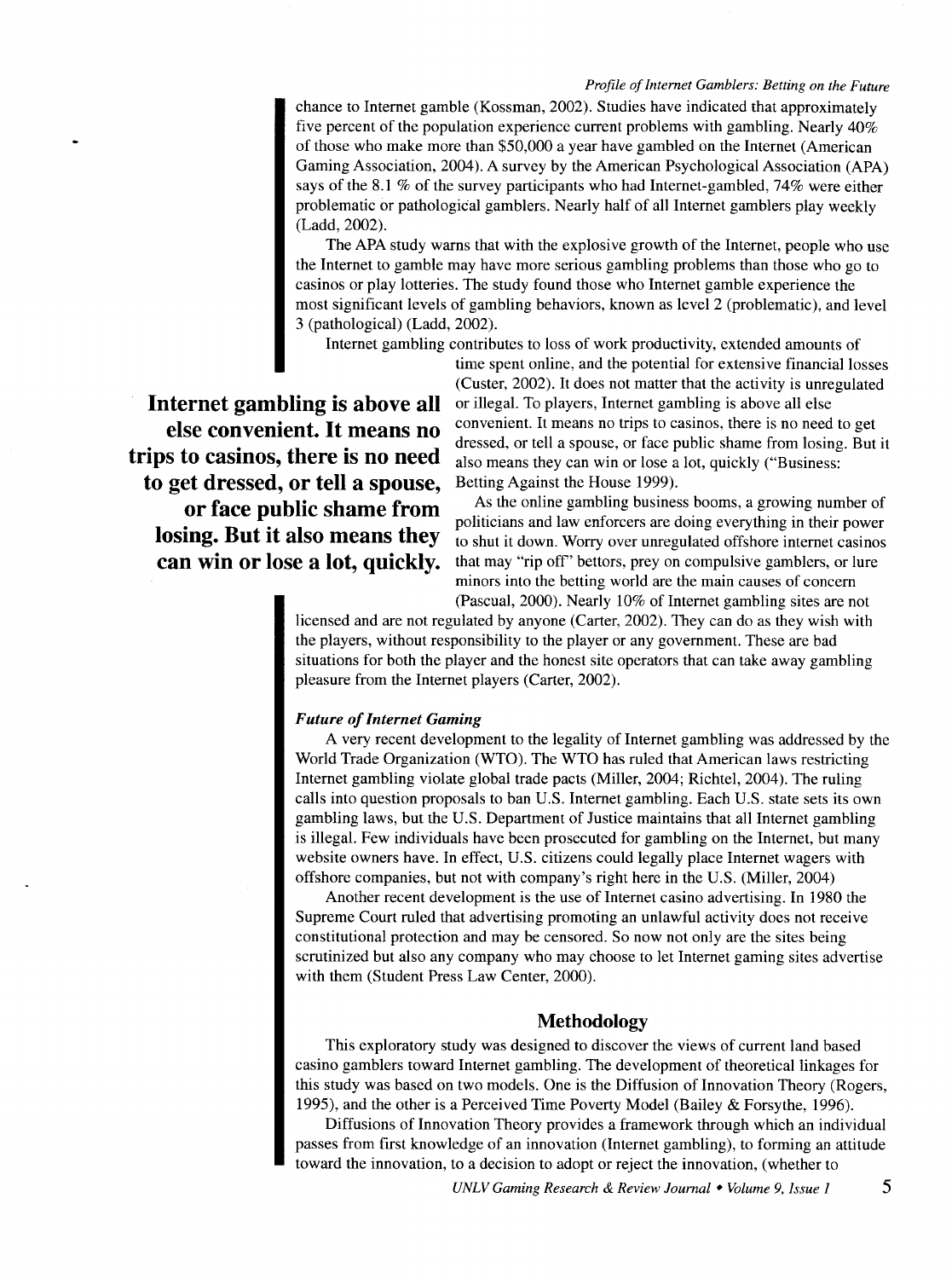consider Internet gambling), followed by a decision to implement the new idea (to actually Internet gamble), and finally to confirm the decision (either to continue to adopt or reject or to later change a decision). This is based on Rogers' Diffusion of Innovation framework (Rogers, 1995).

Time Poverty Model provides a framework to see if people's predictor variables (gambling enjoyment, demographics) and their beliefs about their perceived time poverty (or lack of time) contribute to their resulting consumer behavior (time spent gambling). ). This is based on the Time Poverty framework of Bailey and Forsythe (1996). See Figure 1.



Figure I. Conceptual Model for time poverty of Internet gambling based on a model by Bailey and Forsythe (1996)

Two overall research questions were developed:

- 1. What differences in demographic and behavioral characteristics exist between land based casino patrons who have Internet-gambled, and those who have not?
- 2. Which behavioral responses and demographic characteristics are most effective in predicting a profile for those willing to try Internet gambling versus those who would not?

Two Detroit casinos were selected to collect the data. The two sites were randomly chosen from the three Detroit casinos. The instrument used was a four-part survey. The first part assessed the importance each participant placed on his beliefs about casino and Internet gambling, and included questions about Internet usage and gambling beliefs (Chen, 2002). The second part gathered participant beliefs using the Diffusions of Innovation instrument to determine respondent's willingness to try a new innovation, Internet gambling (Rogers, 1995). The third part of the survey asked specific questions related to time poverty and the participants' beliefs as to whether their perceived time poverty resulted in the consumer behavior of Internet gambling (Bailey & Forsythe, 1996). The fourth part collected demographic information about the sample.

The participants were told who was doing the research, where the research was being done, what the survey results were being used for, and that their participation was completely voluntary. Every third person entering the casinos through the underground parking structure was approached and asked to participate. In the case of a group of people entering, one person in the group was asked to participate and the group was counted as one entity. Hence, one person from every third group (or individual) was asked to participate. If the guest indicated "yes," he or she became part of the sample and were handed a survey on a clipboard with a pen. If not, they were wished "good luck" and thanked for their time. This process was repeated until 100 surveys from each casino were collected. It was calculated by the data collectors that approximately 75 persons (or person/group) that were approached refused to answer the survey. This survey therefore had a response rate of 62%, using 275 as total people approached. The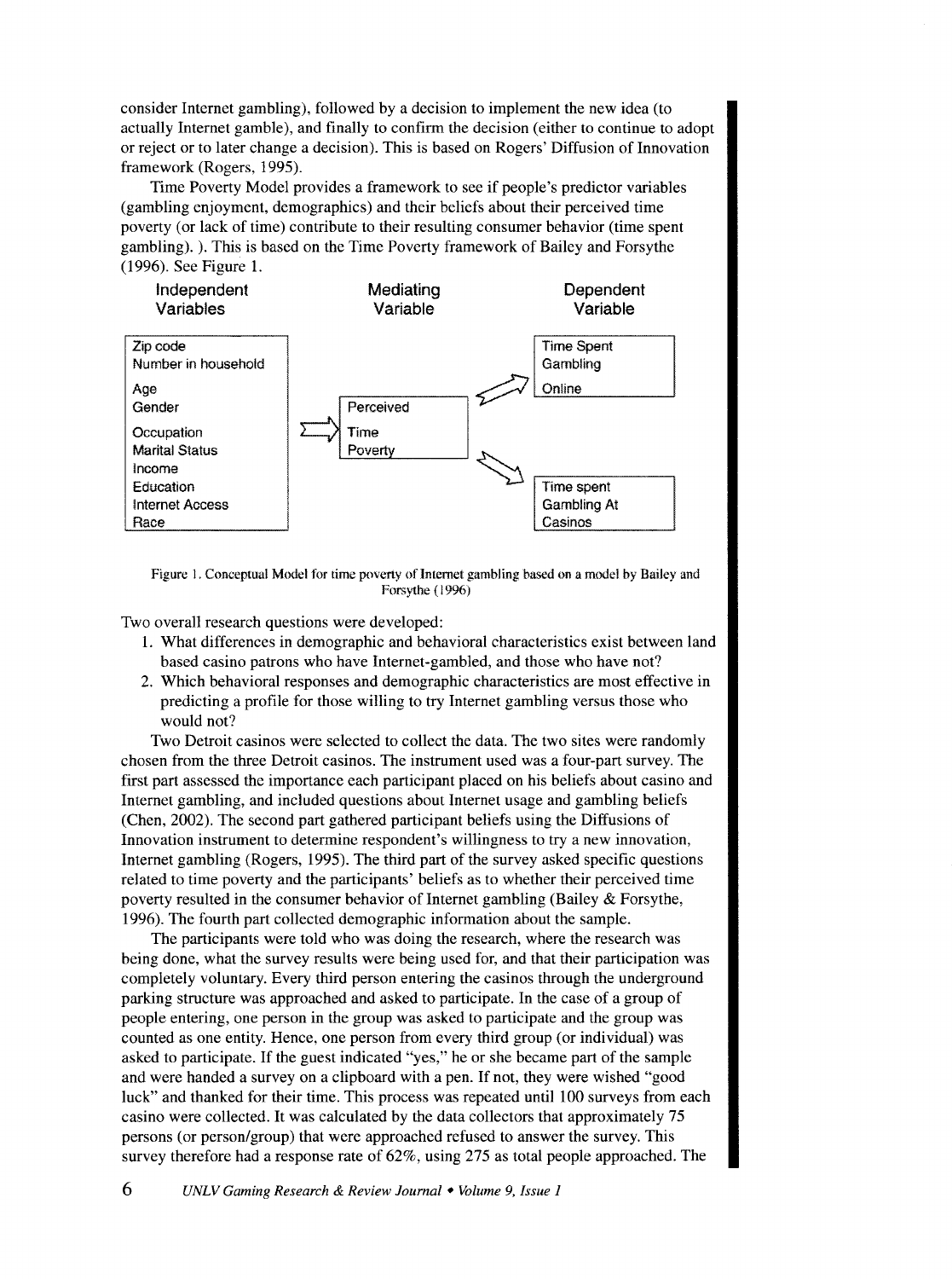research participants were asked to respond to questions that addressed specific details concerning the respondent's views towards a variety of gaming issues and beliefs. Additional questions assessed each participant's demographic profile, Internet use, and whether they have ever gambled on the Internet.

#### *Study Limitations*

Data were collected at two urban land based casinos in the Midwest, specifically Detroit. Information gathered was from people who happened to be at this casino at the time the data were collected. This may not represent the entire gambling community or those who have gambled the most on the Internet or are most knowledgeable about Internet gambling. Those who had Internet-gambled were not given any specific direct questions as to why they have Internet- gambled.

# **RESULTS and DISCUSSION**

Participants were asked a variety of questions related to casino visitation habits, Internet usage, and Internet gambling views. All participants were classified as either had (73) or had not (127) gambled on the Internet indicating past behavior. Respondents were also grouped based on future intentions by asking if they would consider gambling again or for the first time on the Internet  $(n=132)$  or if they would not consider gambling on the Internet again or for the first time  $(n=68)$ . These classification approaches were used to provide a foundation for building profiles of casino gamblers. The survey results produced both nominal and ordinal data that was analyzed using frequency distributions, regression analysis, and chi-squares. Statistical information was analyzed using SPSS statistical software (Statistical Programs for Social Sciences, 2001).

Two overall research questions were developed: 1. What differences in demographic and behavioral characteristics exist between land based casino patrons who have Internet- gambled, and those who have not? 2. Which behavioral responses and demographic characteristics are most effective in predicting a profile for those willing to Internet gamble in the future versus those who would not?

The impact of demographic information such as gender, age, marital status, education level, income, occupation, race, distance from casino, and number in family on past Internet gambling and future intentions was analyzed. Education level, income and marital status demographic variables showed significant correlations with past behaviors and future intentions regarding gambling online. See Tables 2 and 3 for probability levels. Education seems to be an indicator of who has or would try Internet gambling. Of those who have gambled on the Internet, 52% had a bachelors degree or higher, while among those who would not gamble on the Internet, only 23% had a bachelor's degree or higher. On the other end of the education scale, 27% of those who had Internet-gambled have a high school diploma or less, while 57% of those who would not Internet gamble have high school diploma or less  $(p>0.05)$ . This may be explained by the fact that colleges today provide computer accessibility, so while at college people learn about gambling on the Internet or they are just more familiar with computers and this aids in the comfort level of gambling online. Average household income in this study was ranged from \$35,000-\$49,999 and the mode was \$50,000-\$74,999. Households with income between \$ 50,000 and \$99,999 were the largest groups to gamble online. When asked if they would consider Internet-gambling in the future the greatest percentage increase is in the respondents with household incomes between \$25,000 and \$75,000. Marital status was significant only in regards to future intentions. Single persons responding were more likely to try Internet gambling (or continue) in the future (p>.05).

Those who have gambled online had the lowest average age of 36.48 years while those who would not gamble online had the highest average of 39.55 years (though not significantly different). This may indicate that younger persons may be more willing to try new things, while older people may be more set in their ways.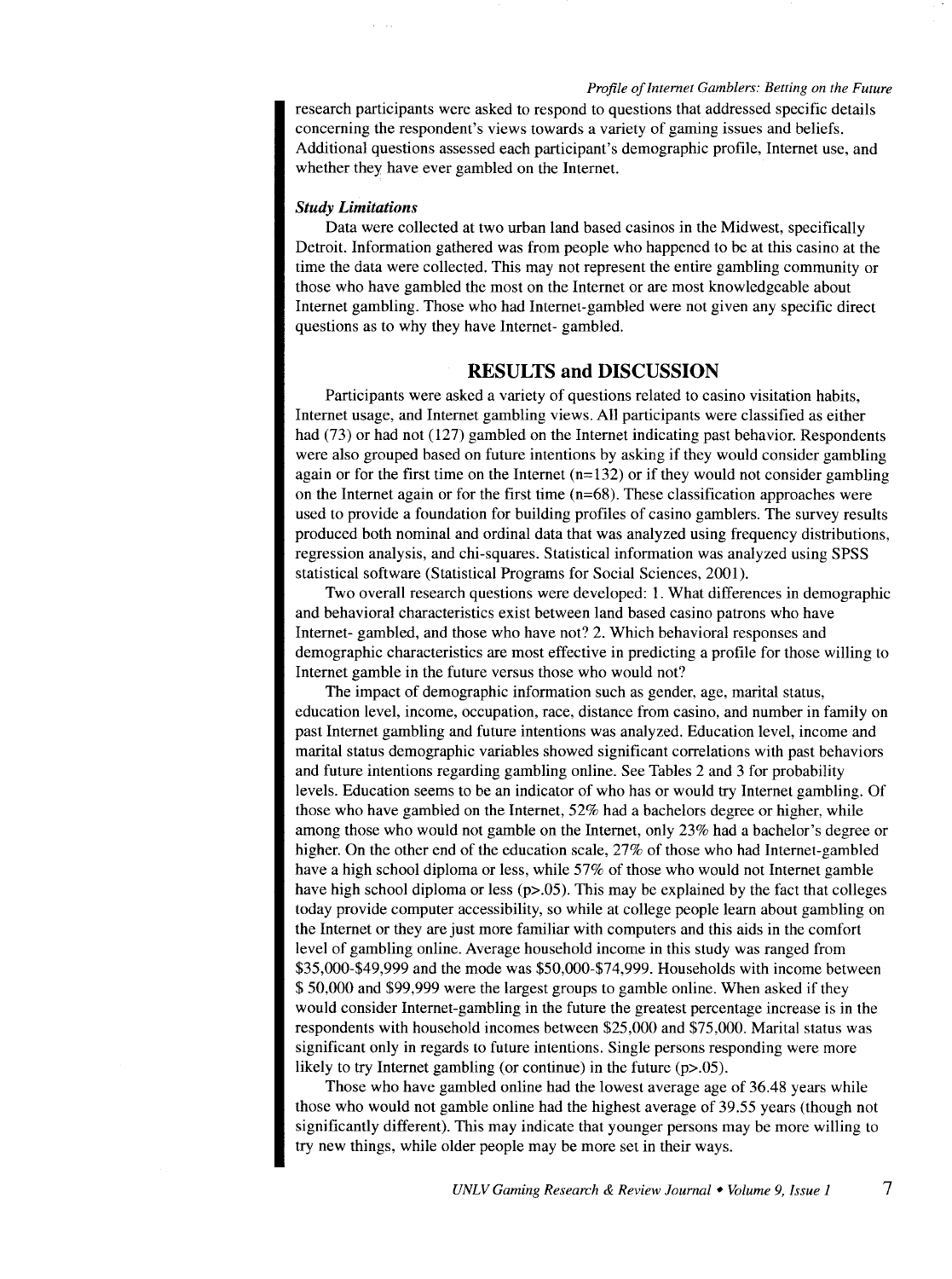Marital status may be a reliable indicator of potential Internet gamblers (p<.05). Seventy-five percent  $(n=51)$  of those who would not Internet gamble are married, while only 56% (n=41) of Internet gamblers are married. Yet Internet gamblers have the most people in their households at 3.23 on average, compared with 3.05 for those who would not Internet gamble. In this survey those who may consider gambling online would because it may be less disturbing to their family life  $(p<.001)$ .

Another important trait is that those who have Internet-gambled spend the most time on, and have the most access to, the Internet. Of those who have gambled online, 92% have home Internet access and 59% have work Internet access, while those who would not Internet gamble scored 73% and 42% respectively. Location of Internet access was not a significant indicator of Internet gambling activities. Availability to Internet access did not predict past Internet gambling experience or predict future intentions, regardless of previous Internet gambling experience. Of the total participants, 83% (166) have Internet access at home and 54% have Internet access at work. Some respondents had access at both work and home. Those who had access to the Internet at work were more likely to consider gambling online  $(p<0.01)$ . Researchers did not ask if they had gambled online while at work.

Using the Internet to make purchases was also an indicator of online gambling behavior. Of Internet gamblers in this research, 95% have used the Internet to purchase goods or services. There was a significant correlation between Internet purchasing experience and whether they had gambled online or would consider gambling online (p<.OOl). See Table 1

|                                | Past Behavior |            | <b>Future Intentions</b> |                           |  |
|--------------------------------|---------------|------------|--------------------------|---------------------------|--|
|                                | Have          | Have Not   | In the Future            | In the Future             |  |
|                                | Internet-     | Internet-  | <b>Would Consider</b>    | <b>Would Not Consider</b> |  |
|                                | Gambled       | Gambled    | Internet-Gambling        | Internet-Gambling         |  |
|                                | $(n=73)$      | $(n=127)$  | $(n=132)$                | $(n=68)$                  |  |
| Average # in Household         | 3.23          | 3.11       | 3.17                     | 3.05                      |  |
| Gender                         |               |            |                          |                           |  |
| Male                           | 47 (64%)      | 69 (54%)   | 75(57%)                  | 41 (60%)                  |  |
| Female                         | 26 (36%)      | 58 (46%)   | 57 (43%)                 | 27 (40%)                  |  |
| Average Age                    | 36.48         | 39.55      | 36.72                    | 39.83                     |  |
| Marital Status (a)             |               |            |                          |                           |  |
| Single                         | 32 (44%)      | 40 (32%)   | 55 (42%)                 | 17(25%)                   |  |
| Married                        | 41 (56%)      | 87 (68%)   | 77 (58%)                 | 51 (75%)                  |  |
| Education Level(b)             |               |            |                          |                           |  |
| Some High School               | 3(4%)         | 9(6%)      | 8(.6%)                   | 4(6%)                     |  |
| <b>High School</b>             | 17(23%        | 51 (40%)   | 36(27%)                  | 31 $(46%)$                |  |
| Some College                   | 15(20%)       | 30(24%)    | 32(24%)                  | 13 (19%)                  |  |
| Bachelor's Degree              | 25 (34%)      | 28(22%)    | 40(31%)                  | 13 (19%)                  |  |
| Graduate Degree                | 13 (17%)      | 9(7%)      | 16(12%)                  | 6(9%)                     |  |
| Income                         |               |            |                          |                           |  |
| Less than \$24,999             | 13 (18%)      | 23 (18%)   | 22(17%)                  | 14(21%)                   |  |
| \$25,000 to \$49,000           | 23(32%)       | 54 (43%)   | 47 (35%)                 | 30(44%)                   |  |
| \$50,000 to \$74,999           | 31(43%)       | 40 $(32%)$ | 41 (31%)                 | 10(15%)                   |  |
| \$75,000 to \$99,999           | 19 (26%)      | 32(25%)    | 12(9%)                   | 8(12%)                    |  |
| \$100,000 to \$149,000         | $1(1\%)$      | 4(3%)      | $2(1\%)$                 | $3(4\%)$                  |  |
| \$150,000 to\$200,000          | 5(7%)         | $3(2\%)$   | $8(6\%)$                 | $0(0\%)$                  |  |
| \$200,000 and over             | $0(0\%)$      | $3(2\%)$   | $0(0\%)$                 | 3(4%)                     |  |
| Race                           |               |            |                          |                           |  |
| White, Non-Hispanic            | 25(34%)       | 44 (35%)   | 46 (35%)                 | 13(19%)                   |  |
| <b>Black or African</b>        | 29 (40%)      | 50 (40%)   | 54 (41%)                 | 25(37%)                   |  |
| Hispanic or Latino             | 9(12%)        | $14(11\%)$ | 14 (10%)                 | 9(13%)                    |  |
| Asian                          | 5(7%)         | $8(6\%)$   | 8(6%)                    | 5(7%)                     |  |
| American Indian                | 2(3%)         | 5(4%)      | $3(2\%)$                 | $4(6\%)$                  |  |
| Other                          | 3(4%)         | 6(5%)      | 7(.5%)                   | 2(3%)                     |  |
| <b>Internet Access at Home</b> | 67(92%)       | 99 (78%)   | 116(89%)                 | 50 (74%)                  |  |
| Internet Access at Work        | 43 (59%)      | 64 (50%)   | 75 (57%)                 | 32 (47%)                  |  |

#### **Table 1 Demographic Profile**

N=200 (a) significance level of p>.05 regarding future intentions

(b) significance level of p>.001 regarding past behavior and p>.001 future intentions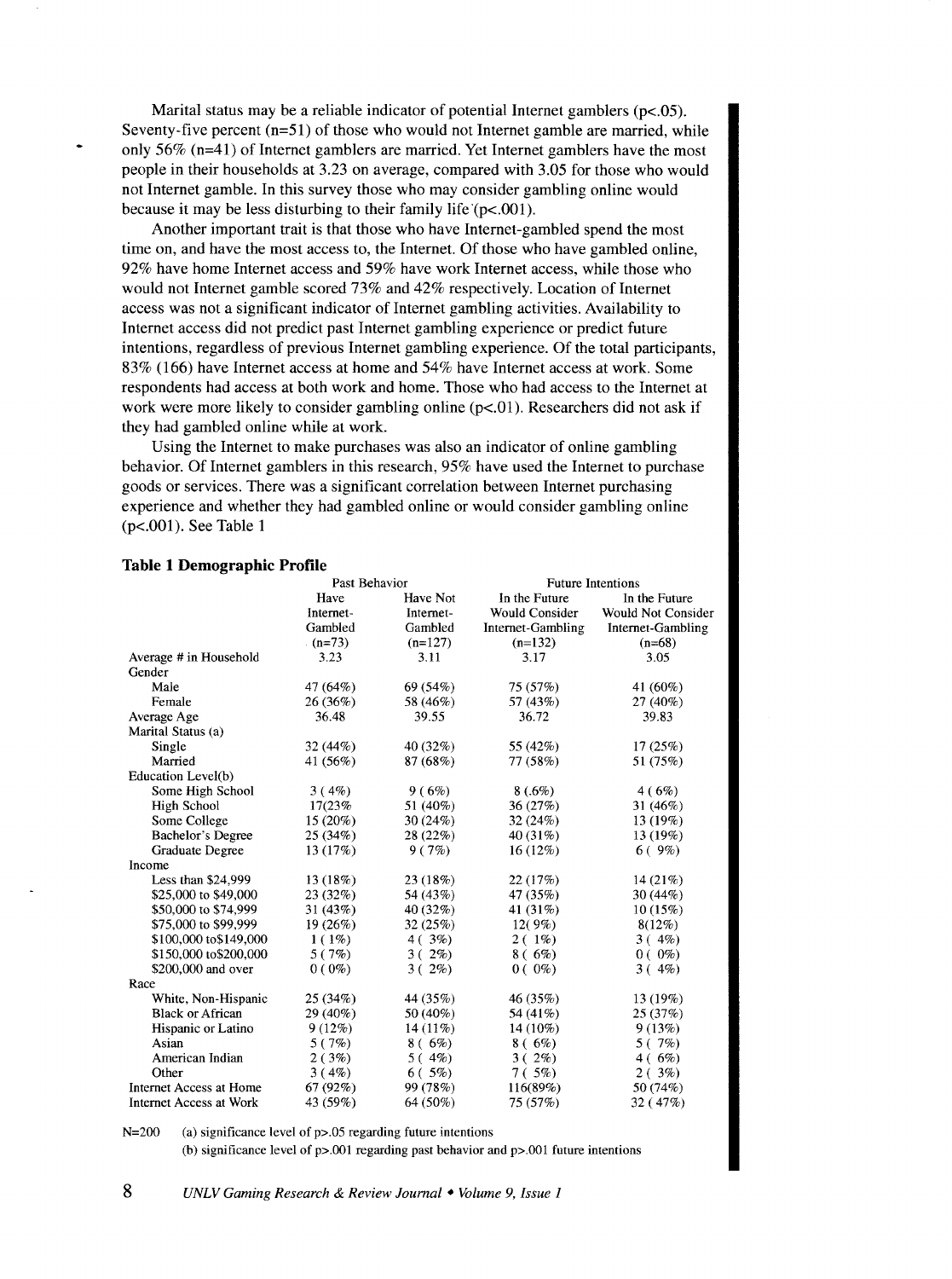Those who have Internet-gambled spend on average 3.32 hours per day at work and 1.97 hours at home on the Internet whereas those who have never Internet-gambled spend on average 1.05 hours per day on the Internet at work and slightly more at home. Those most likely to consider in the future Internet gambling may or may not have gambled online in the past spend more time online than those who would not in the future Internet-gamble.

Thirty-one percent of survey participants came alone on their casino visit. Those who have gambled on the Internet had the highest percent (36% ), while those who would consider gambling on the Internet had the lowest number of persons indicating that they had come alone to the casino (25% ). T-test calculations showed that there is no significant difference between the likeliness to Internet-gamble in the past or future and whether the survey participant came alone or with others.

People who would not Internet-gamble spent on average 22.56 days per year at land based casinos which is 20% more time per year at casinos than those who have Internetgamble (18.75 days per year) in the past, and those who would consider Internetgambling (17.88) in the future. T-tests showed that there is no significance between the amount of time spent at casinos and participants' likelihood to Internet-gamble. The primary purpose for visiting a land based casino was not significantly different between any of the classifications of gamblers in the study. Being with friends was listed most often followed by winning money and visiting the casino attractions.

Separate linear regression analyses were conducted using past Internet gambling behavior and future intentions as the independent variables and demographic variables as the dependent variables. Only two variables had a significant difference in responses based on a demographic variable. A greater degree of significance was reported between people who had not Internet-gambled  $(p>0.01)$  than reported future intentions  $(p<0.01)$ . Marital status became significant  $(p>0.05)$  when respondents were asked about future Internet-gambling consideration.

|                                 | Past Behavior |            | <b>Future Intentions</b> |                    |  |
|---------------------------------|---------------|------------|--------------------------|--------------------|--|
|                                 | Have          | Have Not   | In the Future            | In the Future      |  |
|                                 | Internet-     | Internet-  | Would Consider           | Would Not Consider |  |
|                                 | Gambled       | Gambled    | Internet-Gambling        | Internet-Gambling  |  |
|                                 | $(n=73)$      | $(n=127)$  | $(n=132)$                | $(n=68)$           |  |
| Days Per Year - Land            |               |            |                          |                    |  |
| Based *                         | 19.89         | 20.16      | 24.87                    | 12.26              |  |
| Who With                        |               |            |                          |                    |  |
| Alone                           | 26(36%)       | 36(28%)    | 42 $(32%)$               | 20(29%)            |  |
| With Others                     | 47 (64%)      | 91 (72%)   | 90(68%)                  | 48 (70%)           |  |
| Purpose                         |               |            |                          |                    |  |
| Be With Friends                 | 21(29%)       | 29(23%)    | 38 $(29%)$               | 12(18%)            |  |
| <b>Visit Casino Attractions</b> | 11(15%)       | 22(17%)    | 18(13%)                  | 15(22%)            |  |
| To Win Money                    | 18(25%)       | 32(25%)    | 31(24%)                  | 19(28%)            |  |
| To Be Seen                      |               |            | $2(1\%)$                 | $0(0\%)$           |  |
| Visit Nearby Attractions        | $1(1\%)$      | $1(0.8\%)$ | 14 $(11\%)$              | 12(18%)            |  |
| To See Casino                   | 4(5%)         | 22(17%)    | $15(11\%)$               | $3(1\%)$           |  |
| Other                           | 5(7%)         | $13(10\%)$ | 11(8%)                   | $7(10\%)$          |  |
| Hours Per Day on Internet       |               |            |                          |                    |  |
| <b>Business/Work</b>            | $3.32$ hrs*** | $1.05$ hrs | $1.85$ hrs               | $.91$ hrs          |  |
| Pleasure/Entertainment          | $1.97$ hrs*   | $1.27$ hrs | $1.72$ hrs               | $1.67$ hrs         |  |
| Have Made Internet              | 69(95%)       | 75 (59%)   | 112(86%)                 | 32(47%)            |  |
| Purchases                       | ***           |            | $***$                    |                    |  |
| Feel Comfortable Banking        | 51 (70%)      | 40 (31%)   | $63(48\%)$               | 18(26%)            |  |
| on the Internet                 | ***           |            | $***$                    |                    |  |
| I will get paid if I Win        | 59 (81%)      | 6(4%)      | 78(60%)                  | 16(23%)            |  |
| on the Internet                 | ***           |            |                          |                    |  |
| $N=200$ * = p<.05, *** = p<.000 |               |            |                          |                    |  |

#### **Table 2 Past Behaviors and Future Intentions Regarding Internet-Gambling**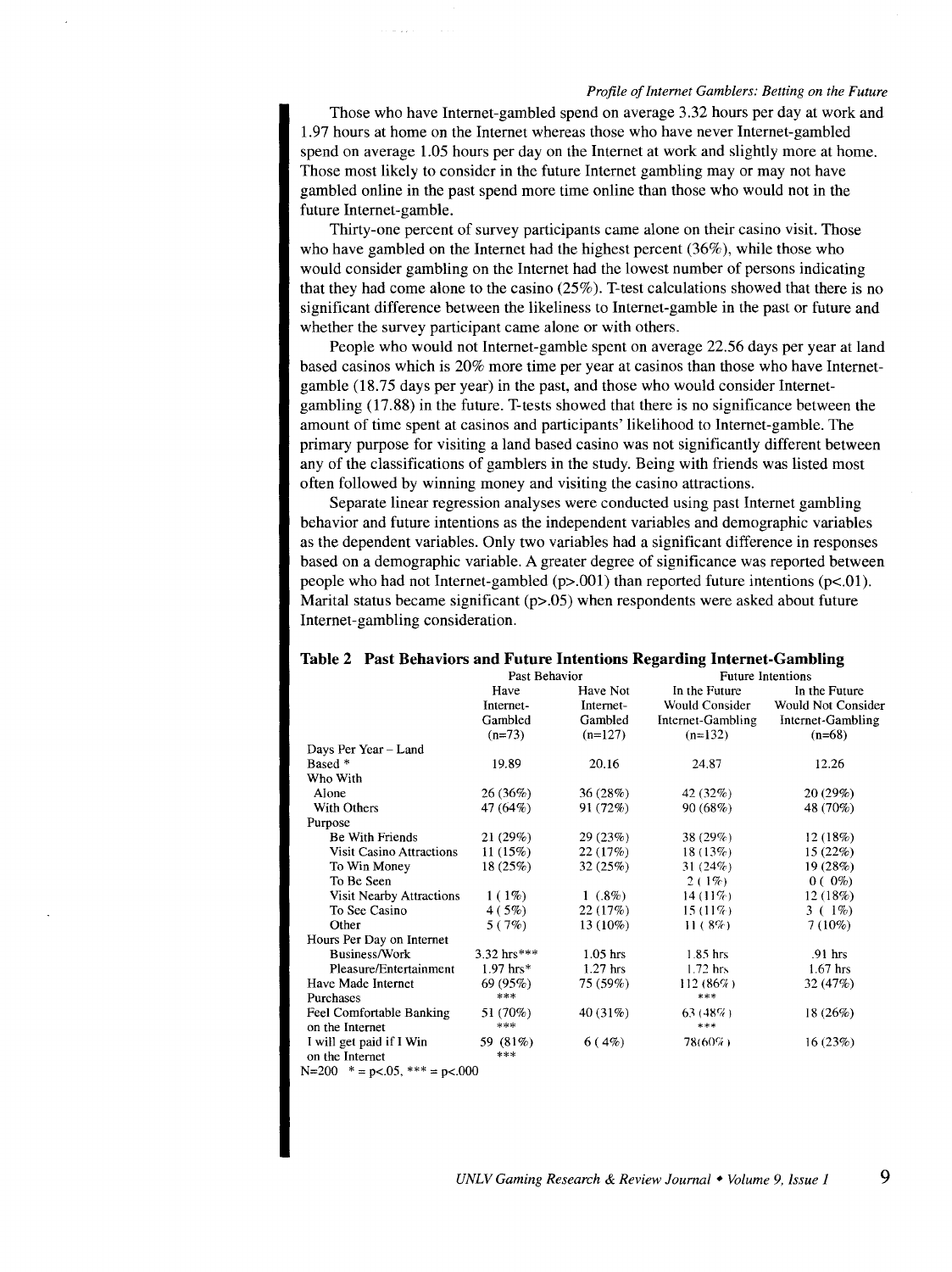| Independent<br>Variable                              | Df  | Sum of  | Mean<br>Squares | R <sub>2</sub><br>Square | F      |
|------------------------------------------------------|-----|---------|-----------------|--------------------------|--------|
| Have Internet-Gambled                                |     |         |                 |                          |        |
| Gender                                               | 1   | .446    | .446            | .010                     | 1.922  |
|                                                      | 198 | 45.909  | .232            |                          |        |
| Age                                                  | 1   | .726    | .726            | .016                     | 3.149  |
|                                                      | 198 | 45.629  | .230            |                          |        |
| <b>Marital Status</b>                                | 1   | .710    | .710            | .015                     | 3.080  |
|                                                      | 198 | 45.645  | .231            |                          |        |
| Education Level***                                   | Ŧ   | 2.667   | 2.667           | .058                     | 12.088 |
|                                                      | 198 | 43.688  | .221            |                          |        |
| Income                                               | 1   | .016    | .016            | .000                     | .797   |
|                                                      | 198 | 46.33   | .234            |                          |        |
| Race                                                 | 1   | .008    | .008            | .000                     | .032   |
|                                                      | 198 | 46.34   | .234            |                          |        |
| <b>Future Intentions Regarding Internet-Gambling</b> |     |         |                 |                          |        |
| Gender                                               |     | .118    | .118            | .000                     | .080   |
|                                                      | 198 | 293.882 | 1.484           |                          |        |
| Age                                                  | 1   | 4.307   | 4.307           | .015                     | 2.944  |
|                                                      | 198 | 289.693 | 1.463           |                          |        |
| Marital Status*                                      | 1   | 5.695   | 5.695           | .019                     | 3.911  |
|                                                      | 198 | 288.305 | 1.456           |                          |        |
| Education Level**                                    | 5   | 19.10   | 3.82            | ,065                     | .022   |
|                                                      | 194 | 274.89  | 1.41            |                          |        |
| Income                                               | 1   | 1.56    | 1.56            | .005                     | .305   |
|                                                      | 198 | 292.44  | 1.477           |                          |        |
| Race                                                 | 1   | .005    | .005            | .000                     | .003   |
|                                                      | 198 | 293.99  | 1.48            |                          |        |

### **Table 3 Regression Analysis of Demographic Variables and Past Internet-Gambling Experience and Future Intentions**

 $*p<.05$ ;  $*p<.01$ ;  $*** p<.001$ 

Over 95% of those who had Internet-gambled had made purchases on the Internet compared to 59% who have never gambled online. In addition, 86% of those who would consider gambling on the Internet in the future had made purchases online. There was a significant difference at the p<.000 level for both of these respondent categories. In response to the question "I feel comfortable conducting my banking activities on the Internet," the mean score for Internet gamblers was 3.66, while those who had never Internet-gambled was 2.26. Also, only 42% of those who indicated they would not Internet-gamble have ever banked online (p<.OOO).

A final indicator of predicting Internet-gambling behavior is the belief about trusting the security of payment for Internet winnings. When asked whether they agree that they would get paid if they win on the Internet, those who have gambled on the Internet have a 3.99 mean score compared to just 2.39 for those who would not Internetgamble (p<.OOO). This may be because non-Internet-gamblers may not even know how they would get paid if they did win, and even if they did understand the logic, they might not trust it. This may relate to feeling confident in banking online. If people understand how funds can be transferred electronically, they may be more willing to believe they would get paid for online winnings.

Using Rogers Diffusion of Innovation Scale two categories of respondents were analyzed. Those who have Internet-Gambled were in one category and the second category was those who had never Internet-gambled were then divided into two additional groups: those who would consider Internet-gambling in the future and those who would not consider Internet-gambling in the future. Those who have Internetgambled were most "likely to experiment," most "likely to try new products," and most "liked variety" (p.<000). While those who have never gambled on the Internet and would not consider doing so in the future reported higher mean scores on the question "I do not take chances" (p<.001). "Spending money on unusual items" and "liking new different styles" were shown to be significant at the  $p<01$  level with those who had in the past Internet-gambled. Finally "liking to try new ideas" was also shown to be significant at the p<.05 level for experienced Internet-gamblers. See Table 4.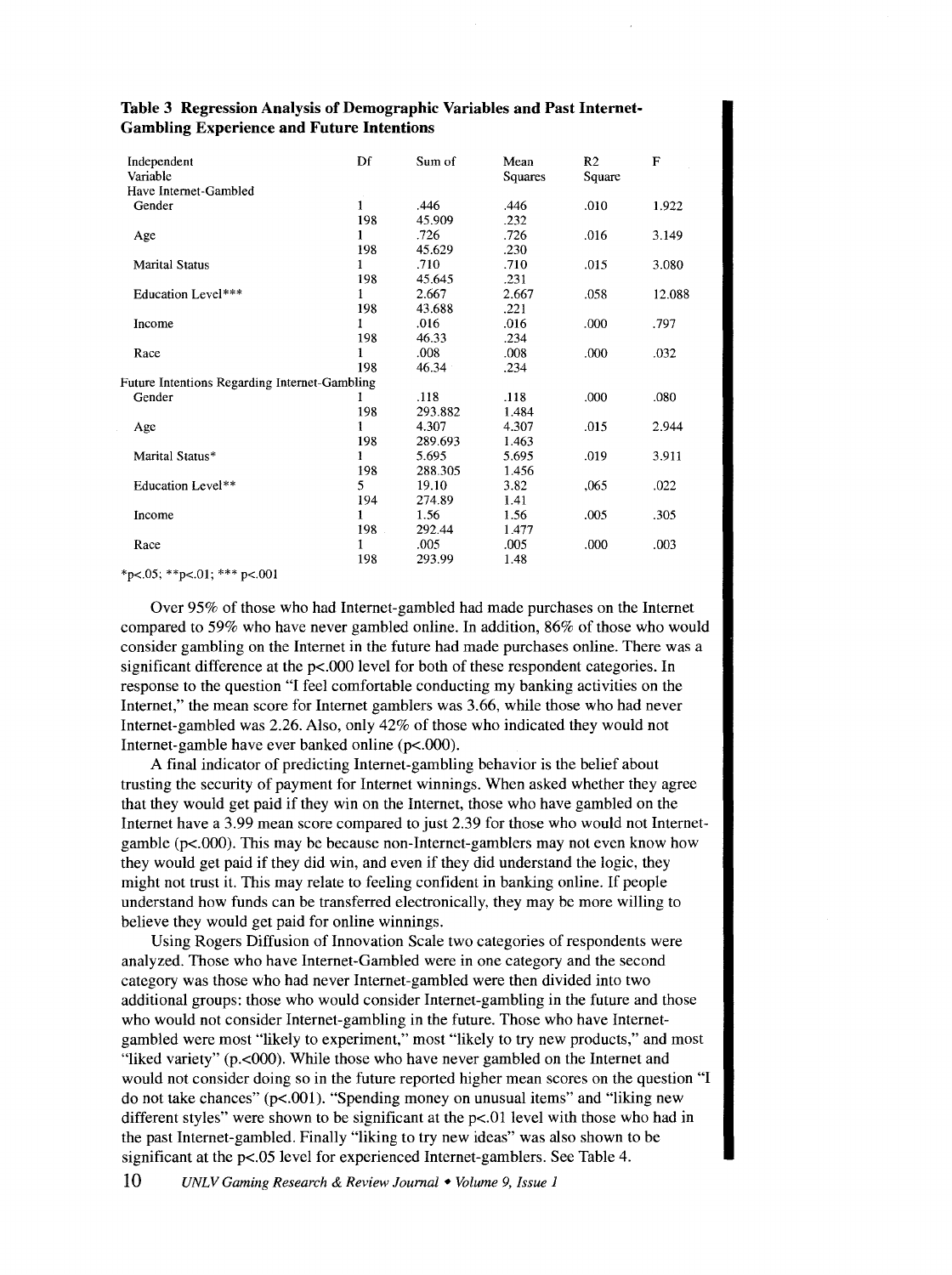| Independent<br>Variable                     | Mean of<br>Participants<br>Who Have<br>Internet-<br>Gambled<br>$n = 73$ | Mean of Participants<br>who in the Past<br>Have not Internet-<br>Gambled but would<br>Consider Internet-<br>Gambling in the<br>Future $n=132$ | Mean of Participants<br>who in the Past<br>Have not Internt-<br>Gambled and Would<br>Not Consider Internet<br>Gambline in the<br>Future $n=68$ |
|---------------------------------------------|-------------------------------------------------------------------------|-----------------------------------------------------------------------------------------------------------------------------------------------|------------------------------------------------------------------------------------------------------------------------------------------------|
| I like to<br>experiment ***                 | 3.48                                                                    | 2.95                                                                                                                                          | 2.58                                                                                                                                           |
| Want try new<br>products ***                | 3.75                                                                    | 3.34                                                                                                                                          | 3.26                                                                                                                                           |
| I like variety<br>***                       | 3.53                                                                    | 2.95                                                                                                                                          | 3.00                                                                                                                                           |
| I do not take<br>chances ***                | 2.97                                                                    | 3.60                                                                                                                                          | 3.76                                                                                                                                           |
| Do things same<br>way                       | 3.15                                                                    | 3.22                                                                                                                                          | 3.55                                                                                                                                           |
| Tried and true<br>ways                      | 3.12                                                                    | 3.20                                                                                                                                          | 3.27                                                                                                                                           |
| Spend moeny<br>unusual items **             | 3.27                                                                    | 2.74                                                                                                                                          | 2.52                                                                                                                                           |
| New products<br>are gimmicks                | 2.58                                                                    | 2.77                                                                                                                                          | 2.73                                                                                                                                           |
| I try new ideas *                           | 3.47                                                                    | 3.09                                                                                                                                          | 3.02                                                                                                                                           |
| I like to see what<br>friends and neighbors | 2.78                                                                    | 2.77                                                                                                                                          | 3.26                                                                                                                                           |
| I like new<br>different styles **           | 3.25                                                                    | 3.23                                                                                                                                          | 2.84                                                                                                                                           |
| Look completely<br>different angle          | 3.23                                                                    | 3.23                                                                                                                                          | 2.84                                                                                                                                           |
| Pass right by<br>new brands                 | 2.52                                                                    | 2.71                                                                                                                                          | 2.73                                                                                                                                           |

**Table 4 Innovation of Diffusion (Internet-Gambling) Beliefs of Participants** 

Note: 1=strongly disagree, 2=disagree, 3=no opinion, 4=agree, 5=strongly agree \* p< .05, \*\* p< .01, \*\*\* p< .001

Those who would not Internet-gamble believed they were the most time-pressured and are the most likely not to have enough time to do things. Internet-gamblers walk the fastest and are the ones most often in a hurry (p<.05). There was not an overall significant difference in participant's responses regarding time pressures. See Table 5 for complete time poverty results based on the Bailey and Forsythe model of time poverty.

# **Table 5 Time Poverty Factors of Survey Participants**

| Independent<br>Variable      | Have Internet-<br>Gambled<br>$(n=73)$ | Have not in the Past<br>but Would consider<br>Internet-Gambling in<br>the Future $(n=131)$ | Have not in the past and<br>Would Not consider<br>Internet-Gambling in<br>the Future $(n=68)$ |
|------------------------------|---------------------------------------|--------------------------------------------------------------------------------------------|-----------------------------------------------------------------------------------------------|
| Feel time<br>pressured       | 3.03                                  | 2.88                                                                                       | 3.19                                                                                          |
| Life is fast paced           | 3.30                                  | 2.95                                                                                       | 3.18                                                                                          |
| Walk faster than<br>$most *$ | 3.04                                  | 2.71                                                                                       | 2.50                                                                                          |
| Never have<br>enough time    | 3.22                                  | 2.92                                                                                       | 3.31                                                                                          |
| Usually in hurry             | 3.21                                  | 2.94                                                                                       | 2.98                                                                                          |

Note: 1=strongly disagree, 2=disagree, 3=no opinion, 4=agree, 5=strongly agree \* P< .05, \*\* P< .01, \*\*\* P< .001, N=200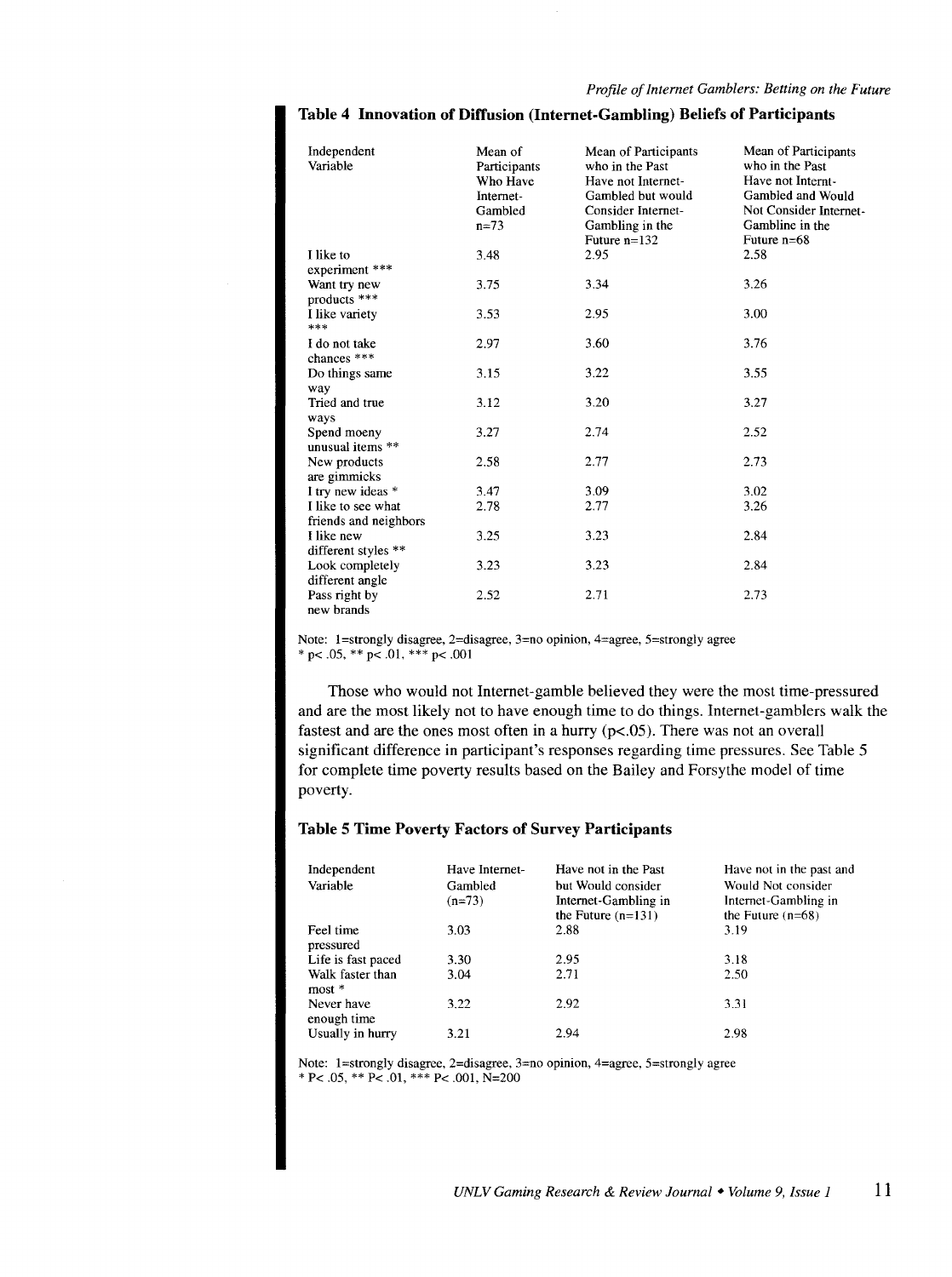# **Conclusions**

Thirty-seven percent of the survey participants have gambled on the Internet, compared to only 5% of the population in general that have gambled on the Internet. To further illustrate, in this study if you add those who have gambled with those who would consider Internet- gambling, the total rises to 69%. Participants who have Internetgambled spend almost four fewer days per year on average at land based casinos. This past behavior (Internet-gambling) may predict future attitude toward Internet-gambling (p<.OOl). Once gamblers have tried Internet-gambling they are more likely to continue gambling online in the future and less likely to visit a casino in the future  $(p<.000)$ .

Based on this research, Internet-gamblers are most likely to be younger, more likely to try new things, more educated, single, willing to bank online, spend at least two hours a day on the Internet, but are, for the most part, no more time-pressured than the general public.

#### *Implications from Results*

Internet gambling is already a reality and has the potential to grow greatly in the near future. The technology and payment issues will eventually be solved, and the legal issues will be worked out. Trying to ignore technological advances is not a realistic plan when dealing with Internet gambling. Rather than take a reactive approach to what might happen, casino and tourism leaders should be proactive in assessing the effects of Internet gambling on their casinos and communities. It is difficult to predict the full impact of Internet gambling on casino destination travel, as it is still a growing industry. However, its potential effects are so great that the casino and tourism industries should not ignore it.

While growth of Internet gambling is great news for Internet casino owners, good news for land based casino owners is also offered in that there are definite measurable profiles for casino gamblers that will continue to wager at their properties. The research findings demonstrate that most survey participants had very clear ideas and opinions about Internet gaming, casino

gambling, innovation diffusion beliefs, and time poverty opinions; all this data could be used to create a particular niche.

The recent growth of Internet games such as poker has brought the attention of the general public to availability of other Internet-gambling opportunities. This phenomenon coupled with reality based television shows that feature poker tournaments may provide an opportunity for land based casinos to draw in a larger customer base with joint promotions. Some marketing recommendations based on the findings are as follows:

- 1. *Can't beat them-join them.* At some point the U.S. federal government is going to have to clarify the legality of Internet gambling. Therefore it is important that land based casinos play an active role in defining what is legal and what is not and the enforcement of those laws. If Internet gambling becomes legalized there are opportunities to either develop their own Internet Gambling sites or partner with existing sites.
- 2. *Development of Hybrid Casino.* There are also opportunities to develop a Hybrid Casino that is both virtual and physical with joint marketing activities. This could provide players an opportunity to become "rated players" in both realms and receive additional benefits associated with land based casinos' high roller players.
- 3. *Development of novel attractions/activities at land based casinos.* The profile of Internet gamblers is one of persons who like innovations, new experiences and arc willing to experiment. Development of new games or other entertainment that can not be easily replicated on an Internet gambling site may provide incentive for choosing land based gambling options over Internet options. This may include enhanced social interactions such as tournaments, or slot machines that have different "bells and whistles."

**gambling.** 

**Trying to ignore technological advances is not a realistic plan when dealing with Internet**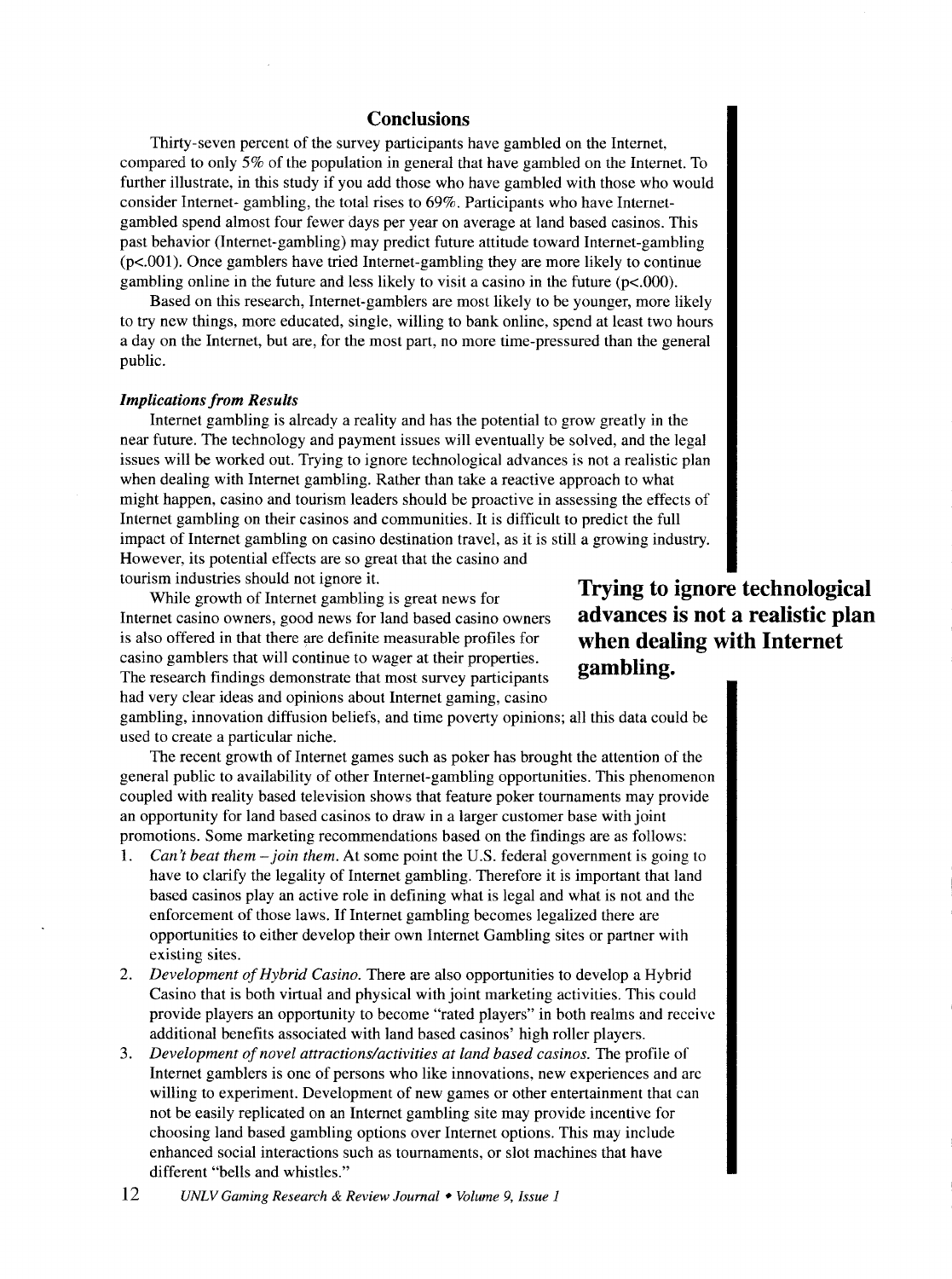#### *Recommendations for Further Studies and Research*

Recommendations for future research include interviewing only persons who have Internet-gambled, and expanding on their beliefs. Two suggestions might accomplish this. One would be to do an e-mail survey in cooperation with an Internet casino site or sites. The researcher attempted to contact five Internet gaming sites and did not get a response from any of them. The researcher's beliefs this may be because a main attraction of Internet-gaming is that it is anonymous and convenient. The site managers/ owners may be unwilling to give out client e-mails fearing this could compromise the client's feeling of anonymity. This could be avoided by having a disclaimer at the top of the e-mail survey stating something about guaranteed anonymity. This might help make Internet-gaming site owners more likely to participate. Also, showing this research data to them and noting that they could get even more detailed data if they assisted in gathering survey participants might encourage participation.

It is also suggested that this study be replicated at other land based casinos to get a broader generalizable updated data base. The world of Internet gambling has changed dramatically in the past few years heightened by the advent of reality TV and poker tournaments being televised. To participate in these tournaments you must register and qualify online. As more people become aware of the potential to gamble on line there may be a change in the demographic profiler of gamblers, both on line and in the casinos.

# **References**

American Casinos and Gambling in United States. Retrieved December 28, 2004 from http://gambling-law-us.com/state-law-summary

American Gaming Association. (n.d.). *State of the states 2004: The American Gaming Association survey of casino entertainment.* Retrieved June 6, 2004, from http:// americangaming.org/survey2004/reference/ref.html

- American Gaming Association. (n.d.). *AGA Executive Summary.* Retrieved June 6, 2004, from http://www.americangaming.org/survey2004/summary/summary.html
- Bailey, A., & Forsythe, S. (1996). Shopping enjoyment, perceived time poverty, and time spent shopping. *Clothing and Textiles Research Journal*, 14(3), 1996.
- Bell, T. (1999, October). Gamblers in cyberspace. *The Futurist.* Retrieved December 12, 2001, from wysiwyg://50/http://proquest.umi.c $\ddot{\text{O}}$

&Deli= 1 &Mtd= 1 &Idx=46&Sid= 1 &RQT=309

Business: Betting against the house. *The Economist.* London, Sept. 4, 1999.

Carter, R. (2002, November 21). *An open letter from the chairman.* Retrieved November 21, 2002, from http://www.internetcommission.com/index.asp

Chen, J. (2001). *Measuring guest service levels in Korean American restaurants.*  Unpublished survey, Eastern Michigan University.

- Clarke, R., & Dempsey, G. (2001). The feasibility of regulating gambling on the Internet. *Managerial and Decision Economics,* January-May 2001.
- Custer, R. (2002). *Assessment and psychological profiles of gamblers.* Retrieved from the World Wide Web: http://www.trimeridian.com/typesofgamblers.html
- DataMonitor, The Future Decoded. (n.d.). *Global online gambling, First Edition. Exploring opportunities in a maturing market.* Retrieved March 3, 2002, from http:// www.mobilecommerceworld.com/EDriveFiles/DataMonitor/24\_RPDF.pdf
- Dunstan, R. (1997, January). Gambling in California CRB-97-003. Retrieved June 22, 2003, from http://www.library.ca.gov/CRB/97/03/crb97003.html *Enforcing a ban on Internet gambling.* The Century Foundation IDEA Brief No. 16 2000. Retrieved April 29, 2004 from http://www.ideas2000.org/lssues/ Social\_Economic?Internet%20Gambling.pdf

Etzel, B. (2000). Congress mulling online gambling's future, meanwhile Web players miss the IPO sweep: Dog racing, lotteries okay, but no credit cards? *The Investment Dealers' Digest,* June 12, 2000.